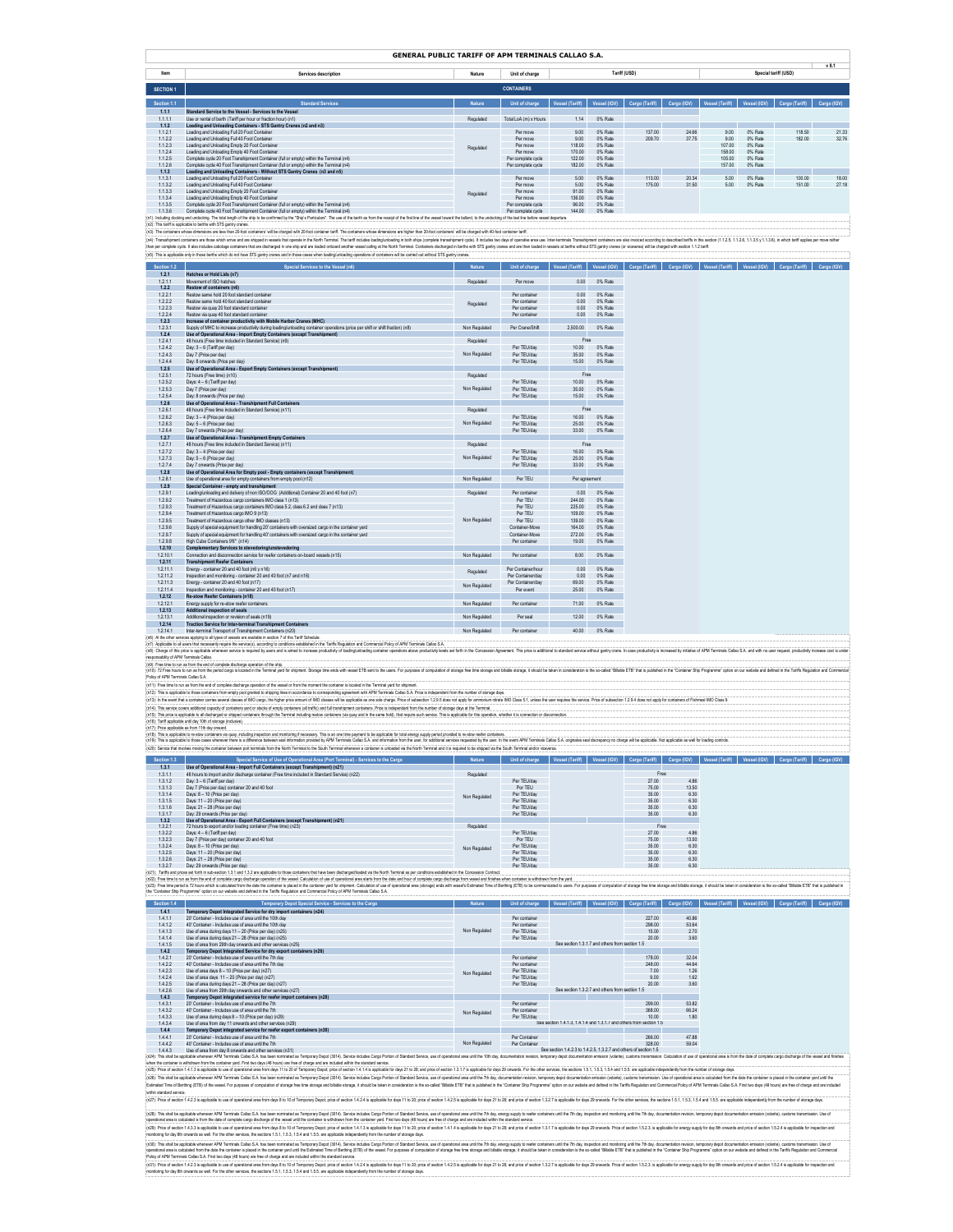| Section 1.5 | Other Special Services for Containers (Port Terminal & Tempory Depot) - Services to the Cargo                                                                                                                                  | <b>Nature</b> | Unit of charge     | Vessel (Tariff) | Vessel (IGV) | Cargo (Tariff) | Cargo (IGV) | Vessel (IGV)<br>Vessel (Tariff) | Cargo (Tariff) | Cargo (IGV) |
|-------------|--------------------------------------------------------------------------------------------------------------------------------------------------------------------------------------------------------------------------------|---------------|--------------------|-----------------|--------------|----------------|-------------|---------------------------------|----------------|-------------|
| 1.5.1       | Special Cargo                                                                                                                                                                                                                  |               |                    |                 |              |                |             |                                 |                |             |
| 1.5.1.1     | Treatment of Hazardous caroo containers IMO class 1 (n32)                                                                                                                                                                      |               | Per TEU            |                 |              | 244.00         | 43.92       |                                 |                |             |
| 1.5.1.2     | Treatment of Hazardous caroo containers IMO class 5.2 class 6.2 and class 7 (n32).                                                                                                                                             |               | Per TEU            |                 |              | 225.00         | 40.50       |                                 |                |             |
| 1.5.1.3     | Treatment of Hazardous caroo IMO 9 (n32 and n33)                                                                                                                                                                               |               | Per TEU            |                 |              | 109.00         | 19.62       |                                 |                |             |
| 1.5.1.4     | Treatment of Hazardous cargo other IMO classes (n32)                                                                                                                                                                           | Non Regulated | Per TEU            |                 |              | 139.00         | 25.02       |                                 |                |             |
| 1.5.1.5     | Supply of special equipment for handling 20' containers with oversized cargo in the container vard                                                                                                                             |               | Container-Move     |                 |              | 164.00         | 29.52       |                                 |                |             |
| 1.5.1.6     | Sunnly of special equipment for handling 40' containers with oversized caroo in the container vard                                                                                                                             |               | Container-Move     |                 |              | 272.00         | 48.96       |                                 |                |             |
| 1.5.1.7     | High Cube Containers 9'6" (n34)                                                                                                                                                                                                |               | Container          |                 |              | 19.00          | 3.42        |                                 |                |             |
| 1.5.2       | <b>Reefer Container</b>                                                                                                                                                                                                        |               |                    |                 |              |                |             |                                 |                |             |
| 1.52.1      | Eneroy - 20' and 40' container (n35 and n36)                                                                                                                                                                                   | Regulated     | Per container/hour |                 |              | 0.00           | 0.00        |                                 |                |             |
| 1.522       | Inspection and monitoring - 20' and 40' container (n35 and n36)                                                                                                                                                                |               | Per container/day  |                 |              | 0.00           | 0.00        |                                 |                |             |
| 1.523       | Fneroy - 20' and 40' container (Price ner day or fraction day) (n37).                                                                                                                                                          | Non Regulated | Per container/day  |                 |              | 69.00          | 12.42       |                                 |                |             |
| 1.524       | Inspection and monitoring - 20' and 40' container (n37)                                                                                                                                                                        |               | Per event          |                 |              | 25.00          | 4.50        |                                 |                |             |
| 1.525       | Assembly and disassembly of clin system on reefer Gensets (n35).                                                                                                                                                               | Regulated     | Per complete cycle |                 |              | 0.00           | 0.00        |                                 |                |             |
| 1.5.3       | Cargo Handling and horizontal movement operations                                                                                                                                                                              |               |                    |                 |              |                |             |                                 |                |             |
| 1.5.3.1     | Additional Movement to Standard Service in the terminal as per request of the user or authorities (n35)                                                                                                                        |               | Per Container      |                 |              | 0.00           | 0.00        |                                 |                |             |
| 1.532       | Carno inspection with groups o gangs - 20' and 40' container (n35).                                                                                                                                                            | Regulated     | Per Container      |                 |              | 0.00           | 0.00        |                                 |                |             |
| 1.5.3.3     | Caron inspection with forkifts - 20" and 40" container (n35).                                                                                                                                                                  |               | Per Container      |                 |              | 0.00           | 0.00        |                                 |                |             |
| 1.5.3.4     | Consolidation/deconsolidation of drv containers                                                                                                                                                                                |               | Per Container      |                 |              | 176.00         | 31.68       |                                 |                |             |
| 1.5.3.5     | Consolidation/deconsolidation of dry containers including Gate In/Gate Out of empty container                                                                                                                                  |               | Per Container      |                 |              | 230.00         | 41.40       |                                 |                |             |
| 1,53.6      | Consolidation/deconsolidation of reefer containers                                                                                                                                                                             | Non Regulated | Per Container      |                 |              | 660.00         | 118.80      |                                 |                |             |
| 1.5.3.7     | Consolidation/deconsolidation of reefer containers including Gate In/Gate Out of empty containers                                                                                                                              |               | Per Container      |                 |              | 800.00         | 144.00      |                                 |                |             |
| 1,538       | Consolidation/deconsolidation of containers with Mobile Harbour Cranes (Price per shift or fraction shift) (n38)                                                                                                               |               | Per shift          |                 |              | 1,250.00       | 225.00      |                                 |                |             |
| 1.5.4       | Other Services                                                                                                                                                                                                                 |               |                    |                 |              |                |             |                                 |                |             |
| 1.5.4.1     | Breakdown as per instructions of freight forward agent (n39)                                                                                                                                                                   |               | Per B/L            |                 |              | 23.00          | 4.14        |                                 |                |             |
| 1.5.4.2     | Bill of lading breakdown (n39)                                                                                                                                                                                                 |               | Per breakdown      |                 |              | 23.00          | 4.14        |                                 |                |             |
| 1.5.4.3     | Sweeping of empty container                                                                                                                                                                                                    |               | Per container      |                 |              | 6.00           | 1.08        |                                 |                |             |
| 1.5.4.4     | Simple deaping of container                                                                                                                                                                                                    |               | Per container      |                 |              | 24.00          | 4.32        |                                 |                |             |
| 1.5.4.5     | Chemical cleaning of container                                                                                                                                                                                                 | Non Regulated | Per container      |                 |              | 48.00          | 8.64        |                                 |                |             |
| 1,5.4.6     | Container repair                                                                                                                                                                                                               |               | Per Activity       |                 |              | Per quote      |             |                                 |                |             |
| 1.5.4.7     | Seal placement services                                                                                                                                                                                                        |               | Per seal           |                 |              | 12.00          | 2.16        |                                 |                |             |
| 1,5,4,8     | Additional inspection or revision of seals (n19)                                                                                                                                                                               |               | Per seal           |                 |              | 12.00          | 2.16        |                                 |                |             |
| 1,54.9      | Labels Placing or Removal Services (n40)                                                                                                                                                                                       |               | Per container      |                 |              | 9.00           | 1.62        |                                 |                |             |
| 1.5.4.10    | Additional weighing of containers (n41)                                                                                                                                                                                        |               | Per container      |                 |              | 90.00          | 16.20       |                                 |                |             |
| 1.5.5       | <b>Depot for Empty Containers</b>                                                                                                                                                                                              |               |                    |                 |              |                |             |                                 |                |             |
| 1.5.5.1     | Gate In (n42)                                                                                                                                                                                                                  | Non Regulated | Per container      |                 |              | 190.00         | 34.20       |                                 |                |             |
| 1552        | Gate Out (n42)                                                                                                                                                                                                                 |               | Per mntainer       |                 |              | 160.00         | 28.80       |                                 |                |             |
|             | In32: In the event that a container carries several classes of IMO cargo. the higher price amount of IMO classes will be accilicable as one sole charge. Price of service (subsection 1.5.1.4) does not apply for ammonium nit |               |                    |                 |              |                |             |                                 |                |             |

(All). In plus of the average luckens in 10, and apply Fame . BO Class product state in a but the College interest and (CM), to shopped the content in the College interest and the College in the College of the college of t

(%)). Reday bat bat the shall be an about the state of the state and the state of the state of the state of the state of the state of the state of the state of the state of the state of the state of the state of the state

| <b>SECTION 2</b>                  |                                                                                                                                                                                                                                                                                                                                                                                                                                                                  |               | <b>BREAK BULK CARGO SERVICES</b> |                 |                                        |                       |             |                        |              |                                         |             |
|-----------------------------------|------------------------------------------------------------------------------------------------------------------------------------------------------------------------------------------------------------------------------------------------------------------------------------------------------------------------------------------------------------------------------------------------------------------------------------------------------------------|---------------|----------------------------------|-----------------|----------------------------------------|-----------------------|-------------|------------------------|--------------|-----------------------------------------|-------------|
| Section 2.1                       | <b>Standard Services</b>                                                                                                                                                                                                                                                                                                                                                                                                                                         | <b>Nature</b> | Unit of charge                   | Vessel (Tariff) | Vessel (IGV)                           | Cargo (Tariff)        | Cargo (IGV) | Vessel (Tariff)        | Vessel (IGV) | Cargo (Tariff)                          | Cargo (IGV) |
| 2.1.1                             | Standard Service to the Vessel - Services to the Vessel                                                                                                                                                                                                                                                                                                                                                                                                          |               |                                  |                 |                                        |                       |             |                        |              |                                         |             |
| 2111                              | Use or rental of berth (Tariff per hour or fraction hour) (n1)                                                                                                                                                                                                                                                                                                                                                                                                   | Regulated     | Total LoA (m) x Hours            | 114             | 0% Rate                                |                       |             |                        |              |                                         |             |
| 2.1.2                             | Standard Service to Break Bulk Cargo                                                                                                                                                                                                                                                                                                                                                                                                                             |               |                                  |                 |                                        |                       |             |                        |              |                                         |             |
| 2121                              | Loading and Unipading of Break Bulk cargo (n43)                                                                                                                                                                                                                                                                                                                                                                                                                  | Regulated     | Per Ton                          | 250             | 0% Rate                                | 9.70                  | 1.75        | 250                    | 0% Rate      | 9.20                                    | 1.66        |
|                                   | (n43): Vessel portion of this tariff includes transference of the caroo from vessel to the oway, lashing land talk, Payment of Vessel portion will be applicable to this stricturing and talk. Payment of Vessel portion will                                                                                                                                                                                                                                    |               |                                  |                 |                                        |                       |             |                        |              |                                         |             |
|                                   |                                                                                                                                                                                                                                                                                                                                                                                                                                                                  |               |                                  |                 |                                        |                       |             |                        |              |                                         |             |
| Section 2.2                       | Special Services - Services to the Vessel (n6)                                                                                                                                                                                                                                                                                                                                                                                                                   | <b>Nature</b> | Unit of charge                   | Vessel (Tariff) | <b>Vessel (IGV)</b>                    | <b>Cargo (Tariff)</b> | Cargo (IGV) | Vessel (Tariff         | Vessel (IGV) | Cargo (Tariff)                          | Cargo (IGV) |
| 22.1                              | Hatches or Hold Lids (n7)                                                                                                                                                                                                                                                                                                                                                                                                                                        |               |                                  |                 |                                        |                       |             |                        |              |                                         |             |
| 22.1.1                            | Movement of ISO hatches                                                                                                                                                                                                                                                                                                                                                                                                                                          | Regulated     | Per move                         | 0.00            | 0% Rate                                |                       |             |                        |              |                                         |             |
| 222<br>2221                       | <b>Re-stow of Break Bulk Cargo</b><br>Re-stow via vessel                                                                                                                                                                                                                                                                                                                                                                                                         |               | Perton                           | 12.50           | 0% Rate                                |                       |             |                        |              |                                         |             |
| 2222                              | Re-stow via quay (n44)                                                                                                                                                                                                                                                                                                                                                                                                                                           | Regulated     | Per ton                          | 25.00           | 0% Rate                                |                       |             |                        |              |                                         |             |
| 223                               | <b>Transhipment of Break Bulk cargo</b>                                                                                                                                                                                                                                                                                                                                                                                                                          |               |                                  |                 |                                        |                       |             |                        |              |                                         |             |
| 223.1                             | Transhipment of Break Bulk cargo - Complete cyde (n45)                                                                                                                                                                                                                                                                                                                                                                                                           | Non Regulated | Per ton                          | 23.40           | 0% Rate                                |                       |             |                        |              |                                         |             |
|                                   | (n44): This is applicable to the cargo that is re-stowed in the same hold (level) or in another hold (level) of the vessel which in both cases cargo requires to be temporarily transferred to the quay                                                                                                                                                                                                                                                          |               |                                  |                 |                                        |                       |             |                        |              |                                         |             |
|                                   | (n45): Price of service includes 3 free days of storage which applies after completion of cargo discharge operation of the vessel                                                                                                                                                                                                                                                                                                                                |               |                                  |                 |                                        |                       |             |                        |              |                                         |             |
|                                   |                                                                                                                                                                                                                                                                                                                                                                                                                                                                  |               |                                  |                 |                                        |                       |             |                        |              |                                         |             |
| Section 2.3                       | Special Service of Use of Operational Area (Port Terminal) - Services to the Cargo                                                                                                                                                                                                                                                                                                                                                                               | <b>Nature</b> | Unit of charge                   | Vessel (Tariff) | Vessel (IGV)                           | Cargo (Tariff)        | Cargo (IGV) | Vessel (Tariff)        |              | Vessel (IGV) Cargo (Tariff) Cargo (IGV) |             |
| 2.3.1                             | Use of Operational Area - All traffic                                                                                                                                                                                                                                                                                                                                                                                                                            |               |                                  |                 |                                        |                       |             |                        |              |                                         |             |
| 2.3.1.1                           | Days: 1 - 3 (Free time - included in Standard Service)                                                                                                                                                                                                                                                                                                                                                                                                           | Regulated     |                                  |                 |                                        | Free                  |             |                        |              |                                         |             |
| 2312                              | Days: 4 - 10 (Tariff for whole neriod or fraction neriod)                                                                                                                                                                                                                                                                                                                                                                                                        |               | Perton                           |                 |                                        | 23.00                 | 4 1 4       |                        |              |                                         |             |
| 2313                              | Days: 11 - 20 (Tariff per day or fraction day)                                                                                                                                                                                                                                                                                                                                                                                                                   | Non Regulated | Per ton/day                      |                 |                                        | 260                   | 0.47        |                        |              |                                         |             |
| 2314                              | Days: 21 - onwards (Tariff per day or fraction day)                                                                                                                                                                                                                                                                                                                                                                                                              |               | Per ton/day                      |                 |                                        | 420                   | 0.76        |                        |              |                                         |             |
| Section 2.4                       | Special Service of Temporary Depot - Services to the Cargo                                                                                                                                                                                                                                                                                                                                                                                                       |               | Unit of charge                   | Gessel (Tariff) | Vessel (IGV)                           | Cargo (Tariff)        | Cargo (IGV) | (HireT) laces          |              | Vessel (IGV) Cargo (Tariff)             | Carno (IGV) |
| 2.4.1                             | Temporary Depot Integrated Service - All traffic (n46)                                                                                                                                                                                                                                                                                                                                                                                                           |               |                                  |                 |                                        |                       |             |                        |              |                                         |             |
| 2411                              | Break Bulk Caron - Includes use of operational area until day 10                                                                                                                                                                                                                                                                                                                                                                                                 |               | Perton                           |                 |                                        | 26.50                 | 477         |                        |              |                                         |             |
| 2412                              | Use of operational area from days 11 - 20 (Price per day of day fraction)                                                                                                                                                                                                                                                                                                                                                                                        | Non Regulated | Per ton/day                      |                 |                                        | 1.50                  | 0.27        |                        |              |                                         |             |
| 2413                              | Use of operational area from day 21 onwards and other services (n47)                                                                                                                                                                                                                                                                                                                                                                                             |               |                                  |                 | See section 2.3.1.4 and 2.5.2 to 2.5.4 |                       |             |                        |              |                                         |             |
|                                   | (n46): This is applicable whenever APM Terminals Callao S.A. is appointed as Temporary Depot (code 3014) after cargo has been previously coordinated and accepted by APMTC (Subject to space availability). It includes the St                                                                                                                                                                                                                                   |               |                                  |                 |                                        |                       |             |                        |              |                                         |             |
| are part of the Standard Service. |                                                                                                                                                                                                                                                                                                                                                                                                                                                                  |               |                                  |                 |                                        |                       |             |                        |              |                                         |             |
|                                   | (in47): Price of section 2.3.1.4, is applicable for use of operational area of Terrocrary Depot service from day 21 and onwards. For the other services, tariffs and prices of sections from 2.5.2 to 2.5.4 are applicable ind                                                                                                                                                                                                                                   |               |                                  |                 |                                        |                       |             |                        |              |                                         |             |
| Section 2.5                       | Other Special Services to Break Bulk Cargo (Port Terminal & Temporary Depot) - Services to the Cargo                                                                                                                                                                                                                                                                                                                                                             | <b>Nature</b> | Unit of charge                   | Vessel (Tariff) | Vessel (IGV)                           | Cargo (Tariff)        | Cargo (IGV) | <b>Vessel (Tariff)</b> | Wall lease   | Cargo (Tariff)                          | Cargo (IGV) |
| 2.5.1                             | Use of Simple Depot - All traffic (n48)                                                                                                                                                                                                                                                                                                                                                                                                                          |               |                                  |                 |                                        |                       |             |                        |              |                                         |             |
| 2511                              | Days: 1 - 30 (Price per month or fraction month)                                                                                                                                                                                                                                                                                                                                                                                                                 | Non Regulated | Per m2                           |                 |                                        | 10.50                 | 1.89        |                        |              |                                         |             |
| 2.5.2                             | Special Cargo                                                                                                                                                                                                                                                                                                                                                                                                                                                    |               |                                  |                 |                                        |                       |             |                        |              |                                         |             |
| 2521                              | I nading I inhading of project cargo without mobile harbor crane (n49).                                                                                                                                                                                                                                                                                                                                                                                          |               | Per ton or m3                    |                 |                                        | 23.00                 | 4.14        |                        |              |                                         |             |
| 2522                              | Loading Unipading of project cargo with mobile harbor crane (n49).                                                                                                                                                                                                                                                                                                                                                                                               |               | Per ton or m3                    |                 |                                        | 33.00                 | 5.94        |                        |              |                                         |             |
| 2523                              | Special treatment to bazardous carno using equipment and additional personnel - direct treatment (n50).                                                                                                                                                                                                                                                                                                                                                          | Regulated     | Perton                           |                 |                                        | 14.30                 | 257         |                        |              |                                         |             |
| 2524                              | Soecial treatment to hazardous cargo using equipment and additional personnel - indirect treatment (n50)                                                                                                                                                                                                                                                                                                                                                         |               | Per ton                          |                 |                                        | 21.60                 | 3.89        |                        |              |                                         |             |
| 2.5.3                             | Cargo Handling and horizontal movement operations                                                                                                                                                                                                                                                                                                                                                                                                                |               |                                  |                 |                                        |                       |             |                        |              |                                         |             |
| 2531                              | Additional Movement as per request of the user or competent authority                                                                                                                                                                                                                                                                                                                                                                                            |               | Perton                           |                 |                                        | 350                   | 063         |                        |              |                                         |             |
| 2532                              | Handling for registry of break bulk cargo (n51)                                                                                                                                                                                                                                                                                                                                                                                                                  |               | Perton                           |                 |                                        | 3.50                  | 0.63        |                        |              |                                         |             |
| 2533                              | Deconsolidation/Consolidation of break bulk cargo with MAEIs (n52)                                                                                                                                                                                                                                                                                                                                                                                               | Non Regulated | Per MAFI                         |                 |                                        | 276.00                | 49.68       |                        |              |                                         |             |
| 2534                              | Desconsolidation/Consolidation of Break Bulk caron in MAEI's with Mobile Harbour Cranes (Price per shift or fraction shift) (n53)                                                                                                                                                                                                                                                                                                                                |               | Per Shift                        |                 |                                        | 1.250.00              | 225.00      |                        |              |                                         |             |
|                                   |                                                                                                                                                                                                                                                                                                                                                                                                                                                                  |               |                                  |                 | 14.94                                  |                       |             |                        |              |                                         |             |
| 2535                              | Deconsolidation/Consolidation of MAFIs (n54)                                                                                                                                                                                                                                                                                                                                                                                                                     |               | Per MAFI                         | 83.00           |                                        |                       |             |                        |              |                                         |             |
| 2.5.4                             | Other services                                                                                                                                                                                                                                                                                                                                                                                                                                                   |               |                                  |                 |                                        |                       |             |                        |              |                                         |             |
| 2.5.4.1                           | Additional weighing (This does not include extra movement)                                                                                                                                                                                                                                                                                                                                                                                                       | Non Regulated | Per truck                        |                 |                                        | 21.00                 | 3.78        |                        |              |                                         |             |
|                                   | (n48): This service refers to receiving Break Buk cargo, placing it in a designated area and storaging if or a period agreed by the exporter or importer and APM Terminals Calabo S.A. This is applicable for Break Bulk cargo                                                                                                                                                                                                                                   |               |                                  |                 |                                        |                       |             |                        |              |                                         |             |
|                                   | provided to Break Bulk cargo in this case. Tariff for this service is applicable as Simple Depot only. Space is subject to availability.                                                                                                                                                                                                                                                                                                                         |               |                                  |                 |                                        |                       |             |                        |              |                                         |             |
|                                   | (n49): This is applicable to all cargo that cannot be transferred by its own means, weighing over 35 tons or being over 50 m3 per unti. The unit of charge shall be applicable to the larger measure between tonnage and dimen                                                                                                                                                                                                                                   |               |                                  |                 |                                        |                       |             |                        |              |                                         |             |
|                                   | (n50): Taiff corresponds to loading and unloading operations of hazardous break buik cargo (IMO) whenever additional equipment and/or personnel is to be provided as per Port Authority regulation or upon request of the user<br>shall be accilicable. Under direct treatment, import hazardous cargo is to be delivered to the user in the berth (next to the ship) immediately after being discharged. Under indirect treatment, import hazardous cargo is de |               |                                  |                 |                                        |                       |             |                        |              |                                         |             |
|                                   | (n51): This refers to handling of cargo using forklifts and/or gangs for the registry or inspection of cargo. This service shall be provided upon request of the user (cargo owner or consignee) or the authorities.                                                                                                                                                                                                                                             |               |                                  |                 |                                        |                       |             |                        |              |                                         |             |
|                                   | (n52): Price is applicable for special treatment to break bulk cargo in the storage yard in order to separate/dispatch/unload or place/load break bulk cargo from metalic platforms (called MAF) trailers). This is invoiced t                                                                                                                                                                                                                                   |               |                                  |                 |                                        |                       |             |                        |              |                                         |             |
|                                   | (n53): Service includes the use of Mobile Harbour Cranes, for special treational accepts Buk cargo at the operational area, for the period of four (N4) hours in order to separable/interactionary eard place/hours back buk c                                                                                                                                                                                                                                   |               |                                  |                 |                                        |                       |             |                        |              |                                         |             |
|                                   | (4) periods. This is subject to Mobile Harbour Cranes' availability.<br>(n54): This is applicable for assembly placing or disassembly/separating of MAFIs for its delivery to the shipping line. This is invoiced to shipping lines.                                                                                                                                                                                                                             |               |                                  |                 |                                        |                       |             |                        |              |                                         |             |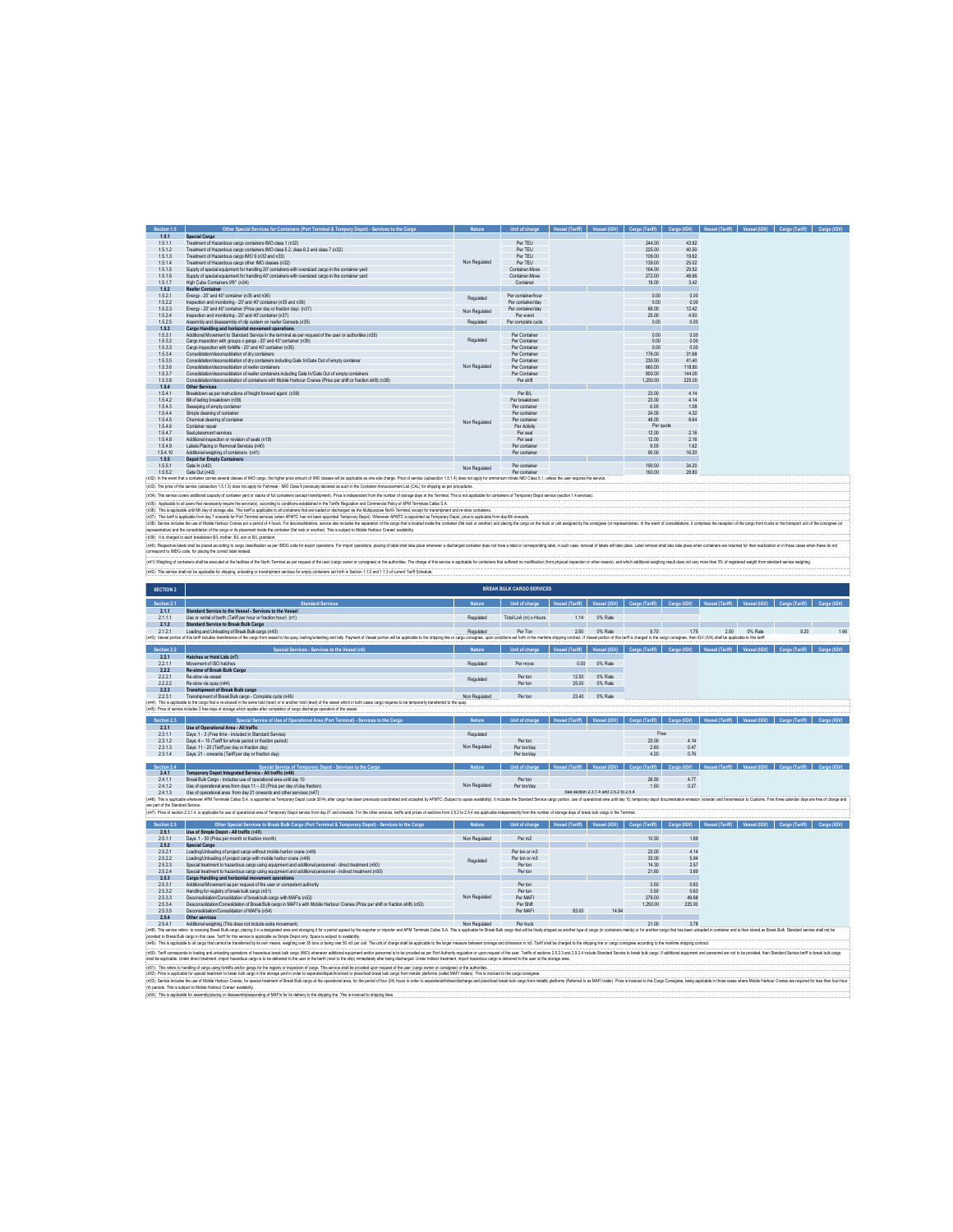| <b>SECTION 3</b>     |                                                                                                                                                                                                                                                                                                                                                                                                                                                                  |               | <b>RO-RO CARGO SERVICES</b>                                                    |                 |                    |                             |                                                  |                                                                                                                                                                                                                                |                                                                                                                               |
|----------------------|------------------------------------------------------------------------------------------------------------------------------------------------------------------------------------------------------------------------------------------------------------------------------------------------------------------------------------------------------------------------------------------------------------------------------------------------------------------|---------------|--------------------------------------------------------------------------------|-----------------|--------------------|-----------------------------|--------------------------------------------------|--------------------------------------------------------------------------------------------------------------------------------------------------------------------------------------------------------------------------------|-------------------------------------------------------------------------------------------------------------------------------|
| Section 3.1          | <b>Standard Servic</b>                                                                                                                                                                                                                                                                                                                                                                                                                                           |               | Unit of charge                                                                 | Vessel (Tariff) |                    | Vessel (IGV) Cargo (Tariff) | Cargo (IGV)                                      |                                                                                                                                                                                                                                |                                                                                                                               |
| 3.1.1                | Standard Service to the Vessel - Services to the Vessel                                                                                                                                                                                                                                                                                                                                                                                                          |               |                                                                                |                 |                    |                             |                                                  |                                                                                                                                                                                                                                |                                                                                                                               |
| 3.1.1.1<br>3.1.2     | Use or rental of berth (Tariff per hour or fraction hour) (n1)<br>Standard Service to Ro-Ro Cargo                                                                                                                                                                                                                                                                                                                                                                | Regulated     | Total LoA (m) x Hours                                                          | 1.14            | 0% Rate            |                             |                                                  |                                                                                                                                                                                                                                |                                                                                                                               |
| 3.1.2.1              | Loading or Unloading of Ro-Ro Cargo (n55)                                                                                                                                                                                                                                                                                                                                                                                                                        | Regulated     | Per ton                                                                        | 3.50            | 0% Rate            | 36.30                       | 6.53                                             | 3.50<br>0% Rate                                                                                                                                                                                                                | 32.30<br>5.81                                                                                                                 |
|                      | (n55). Vessel portion of this tariff will be charged to the Shipping line (or representative), unless manifime shipping contract indicates otherwise. If Vessel portion of this tariff is charged to the cargo consignee, then                                                                                                                                                                                                                                   |               |                                                                                |                 |                    |                             |                                                  |                                                                                                                                                                                                                                |                                                                                                                               |
| Section 3.2<br>3.2.1 | Special Services - Services to the Vesse<br>Re-stow of Ro-Ro cargo                                                                                                                                                                                                                                                                                                                                                                                               | <b>Nature</b> | Unit of charge                                                                 | Vessel (Tariff) | Vessel (IGV)       | Cargo (Tariff)              | Cargo (IGV)                                      |                                                                                                                                                                                                                                |                                                                                                                               |
| 3.2.1.1<br>3212      | Re-stow via vessel                                                                                                                                                                                                                                                                                                                                                                                                                                               | Regulated     | Per ton                                                                        | 40.00<br>80.00  | 0% Rate<br>0% Rate |                             |                                                  |                                                                                                                                                                                                                                |                                                                                                                               |
| 322                  | Re-stow via ouav (n56)<br>Transhipment of Ro-Ro cargo                                                                                                                                                                                                                                                                                                                                                                                                            |               | Per ton                                                                        |                 |                    |                             |                                                  |                                                                                                                                                                                                                                |                                                                                                                               |
| 3221                 | Transhipment of Ro-Ro carpo - Complete cycle (n57)<br>(n56): This is applicable to the cargo that is re-stowed in the same hold (level) or in another hold (level) of the vessel which in both cases cargo requires to be temporarily transf                                                                                                                                                                                                                     | Non Regulated | Per ton                                                                        | 7160            | 0% Rate            |                             |                                                  |                                                                                                                                                                                                                                |                                                                                                                               |
|                      | (n57): Price of service includes 3 free days of storage which applies after completion of cargo discharge operation of the vessel                                                                                                                                                                                                                                                                                                                                |               |                                                                                |                 |                    |                             |                                                  |                                                                                                                                                                                                                                |                                                                                                                               |
| Section 3.3          | <b>Special Service of Use of Operation</b><br>sal Area (Port Te                                                                                                                                                                                                                                                                                                                                                                                                  |               | Unit of charg                                                                  |                 |                    |                             | Vessel (IGV) Cargo (Tariff) Cargo (IGV)          |                                                                                                                                                                                                                                | Cargo (IGV)                                                                                                                   |
| 3.3.1                | Use of Operational Area - All traffic (n58)                                                                                                                                                                                                                                                                                                                                                                                                                      |               |                                                                                |                 |                    |                             |                                                  |                                                                                                                                                                                                                                |                                                                                                                               |
| 3.3.1.1<br>3312      | Days: 1 - 3 (Free time - included in Standard Service)<br>Days: 4 - 10 (Price for total period or fraction period)                                                                                                                                                                                                                                                                                                                                               | Regulated     | Per ton                                                                        |                 |                    | Free<br>42.00               | 7.56                                             |                                                                                                                                                                                                                                |                                                                                                                               |
| 3313                 | Days: 11 - onwards (Price per day or fraction day)                                                                                                                                                                                                                                                                                                                                                                                                               | Non Regulated | Per ton/day                                                                    |                 |                    | 15.60                       | 281                                              |                                                                                                                                                                                                                                |                                                                                                                               |
|                      | (n68): Prices of this section are applicable to all types of vehicle and machinery.                                                                                                                                                                                                                                                                                                                                                                              |               |                                                                                |                 |                    |                             |                                                  |                                                                                                                                                                                                                                |                                                                                                                               |
| Section 3.4          | Special Service of Temporary Depot - Services to the C                                                                                                                                                                                                                                                                                                                                                                                                           |               | Unit of char                                                                   |                 |                    | Cargo (Tariff)              | Cargo (IGV)                                      |                                                                                                                                                                                                                                |                                                                                                                               |
| 3.4.1<br>3.4.1.1     | Temporary Depot Integrated Service - All traffic (n59)<br>Ro-Ro cargo in general - Includes use of operational area until day 10                                                                                                                                                                                                                                                                                                                                 |               | Per tor                                                                        |                 |                    | 70.00                       | 12.60                                            |                                                                                                                                                                                                                                |                                                                                                                               |
| 3412                 | Use of operational area from day 11 onwards (Price per day or fraction day)                                                                                                                                                                                                                                                                                                                                                                                      | Non Regulated | Per ton/day                                                                    |                 |                    | 10.00                       | 1.80                                             |                                                                                                                                                                                                                                |                                                                                                                               |
| 3.4.1.3              | Other services (n60)<br>(n59): This is applicable whenever APM Terminals Callao S.A. is appointed as Temporary Depot (code 3014) after cargo has been previously coordinated and accepted by APMTC (Subject to space availabilit). It includes the Sta                                                                                                                                                                                                           |               |                                                                                |                 | See section 3.5    |                             |                                                  |                                                                                                                                                                                                                                |                                                                                                                               |
|                      | are part of the Standard Service. Prices of this section are applicable to all types of vehicles and machinery.                                                                                                                                                                                                                                                                                                                                                  |               |                                                                                |                 |                    |                             |                                                  |                                                                                                                                                                                                                                |                                                                                                                               |
|                      | (n60): Prices of section 3.5 apply to other services of Temporary Depot, independently from the number of storage days of RoRo cargo.                                                                                                                                                                                                                                                                                                                            |               |                                                                                |                 |                    |                             |                                                  |                                                                                                                                                                                                                                |                                                                                                                               |
| Section 3.5          | Other Special Services to Ro-Ro Cargo (Port Terminal & Temporary Depot) - Services to the Carg                                                                                                                                                                                                                                                                                                                                                                   |               | Unit of charge   Vessel (Tariff)   Vessel (IGV)   Cargo (Tariff)   Cargo (IGV) |                 |                    |                             |                                                  |                                                                                                                                                                                                                                |                                                                                                                               |
| 3.5.1<br>3.5.1.1     | Handling Services in Storage area<br>Handling for registry of Ro-Ro cargo (n61)                                                                                                                                                                                                                                                                                                                                                                                  |               | Per ton                                                                        |                 |                    | 10.50                       | 1.89                                             |                                                                                                                                                                                                                                |                                                                                                                               |
| 3512                 | Extra movement of Ro-Ro caroo (n62)                                                                                                                                                                                                                                                                                                                                                                                                                              | Non Regulated | Per ton                                                                        |                 |                    | 210                         | 0.38                                             |                                                                                                                                                                                                                                |                                                                                                                               |
| 3.5.2<br>3.5.2.1     | Deconsolidation/Consolidation<br>Deconsolidation/Consolidation of Ro-Ro cargo with MAFIs (n63)                                                                                                                                                                                                                                                                                                                                                                   |               | Per MAFI                                                                       |                 |                    | 276.00                      | 49.68                                            |                                                                                                                                                                                                                                |                                                                                                                               |
| 3522                 | Desconsolidation/Consolidation of Ro-Ro cargo en MAFI's with Mobile Harbour Cranes (Price per shift or fraction shift) (n64)                                                                                                                                                                                                                                                                                                                                     | Non Regulated | Per Shift                                                                      |                 | 14.94              | 1,250.00                    | 225.00                                           |                                                                                                                                                                                                                                |                                                                                                                               |
| 3.523                | Deconsolidation/Consolidation of MAFI's (n54)<br>(n61) : This refers to handling of cargo using gangs and/or equipment for the registry or inspection of the cargo, as per request of the user, (cargo owner or consignee), or authorities.                                                                                                                                                                                                                      |               | Per MAFI                                                                       | 83.00           |                    |                             |                                                  |                                                                                                                                                                                                                                |                                                                                                                               |
|                      | (r62): Additional movement of Ro-Ro cargo between two points within the Multipurpose North Terminal facilities which is not included in the Standard Service, and upon request of the user, (cargo owner or consignee) or comp                                                                                                                                                                                                                                   |               |                                                                                |                 |                    |                             |                                                  |                                                                                                                                                                                                                                |                                                                                                                               |
|                      | (n63): This is applicable for special treatment to Ro-Ro cargo in the storage area in order to separabilitispatch unicad or place/bad RoRo cargo from metalic platforms (called MAF) trailers). This is invoiced to the cargo<br>(n64): Service includes the use of Mobile Harbour Cranes, for special treatment of Ro-Ro cargo at the operational area, for the period of four (04) hours in order to separate                                                  |               |                                                                                |                 |                    |                             |                                                  | harge and place/load Ro-Ro cargo from metallic platforms (Referred to as MAFI trailer). Price is invoiced to the Cargo Consignee, being applicable in those cases where Mobile Harbour Cranes are required for less than four- |                                                                                                                               |
|                      | periods. This is subject to Mobile Harbour Connect availability                                                                                                                                                                                                                                                                                                                                                                                                  |               |                                                                                |                 |                    |                             |                                                  |                                                                                                                                                                                                                                |                                                                                                                               |
|                      |                                                                                                                                                                                                                                                                                                                                                                                                                                                                  |               |                                                                                |                 |                    |                             |                                                  |                                                                                                                                                                                                                                |                                                                                                                               |
| <b>SECTION 4</b>     |                                                                                                                                                                                                                                                                                                                                                                                                                                                                  |               | <b>SOLID BULK CARGO</b>                                                        |                 |                    |                             |                                                  |                                                                                                                                                                                                                                |                                                                                                                               |
| ection 4.1           | <b>Standard Service</b>                                                                                                                                                                                                                                                                                                                                                                                                                                          | <b>Noture</b> | <b>Unit of charge</b>                                                          | Vessel (Tariff) |                    |                             |                                                  | Vessel (IGV) Cargo (Tariff) Cargo (IGV) Vessel (Tariff)                                                                                                                                                                        | Cargo (Tariff)<br>Cargo (IGV)                                                                                                 |
| 4.1.1                | Standard Service to the Vessel - Services to the Vessel                                                                                                                                                                                                                                                                                                                                                                                                          |               |                                                                                |                 |                    |                             |                                                  |                                                                                                                                                                                                                                |                                                                                                                               |
| 4.1.1.1<br>4.1.2     | Use or rental of berth (Tariff per hour or fraction hour) (n1)<br>Standard Service to Solid Bulk Cargo - Services to the Cargo                                                                                                                                                                                                                                                                                                                                   | Regulated     | Total LoA (m) x Hours                                                          | 1.14            | 0% Rate            |                             |                                                  |                                                                                                                                                                                                                                |                                                                                                                               |
| 4.12.1               | Loading or Unloading of Solid Bulk                                                                                                                                                                                                                                                                                                                                                                                                                               | Regulated     | Per ton                                                                        |                 |                    | 5.91                        | 1.06                                             |                                                                                                                                                                                                                                | 5.60<br>1.01                                                                                                                  |
| ection 4.2           | Special Services - Services to the Vesse                                                                                                                                                                                                                                                                                                                                                                                                                         | <b>Natur</b>  | Unit of charge                                                                 | Vessel (Tariff) |                    |                             | Vessel (IGV) Cargo (Tariff) Cargo (IGV)          | Vessel (Tariff) Vessel (IGV)                                                                                                                                                                                                   | Cargo (IGV)<br>Cargo (Tariff)                                                                                                 |
| 42.1<br>4.2.1.1      | Hatches or Hold Lids(n6)<br>Movement of ISO hetches                                                                                                                                                                                                                                                                                                                                                                                                              | Regulated     | Per move                                                                       | 0.00            | 0% Rate            |                             |                                                  |                                                                                                                                                                                                                                |                                                                                                                               |
| ection 4.3           | Special Services - Services to t                                                                                                                                                                                                                                                                                                                                                                                                                                 |               | Unit of charge                                                                 |                 |                    |                             |                                                  | Vessel (Tariff) Vessel (IGV) Cargo (Tariff) Cargo (IGV) Vessel (Tariff)                                                                                                                                                        |                                                                                                                               |
| 4.3.1                | Removelplace of artificial separation in vessel's hold                                                                                                                                                                                                                                                                                                                                                                                                           |               |                                                                                |                 |                    |                             |                                                  |                                                                                                                                                                                                                                |                                                                                                                               |
| 4.3.1.1<br>4.3.2     | Remove of artificial separation in vessel's hold<br>Use of Operational Area - All traffic                                                                                                                                                                                                                                                                                                                                                                        | Regulated     | Per operation                                                                  |                 |                    | 1,500.00                    | 270.00                                           |                                                                                                                                                                                                                                |                                                                                                                               |
| 4.3.2.1              | Davs: 1 - 5 (Free time - included in Standard Service) (n65)                                                                                                                                                                                                                                                                                                                                                                                                     | Regulated     |                                                                                |                 |                    | Free                        |                                                  |                                                                                                                                                                                                                                |                                                                                                                               |
| 4322<br>4323         | Davs: 6 - 15 (Price for whole period or fraction period)<br>Days: 16 - 30 (Price for whole period or fraction period).                                                                                                                                                                                                                                                                                                                                           | Non Regulated | Per ton<br>Perton                                                              |                 |                    | 2.90<br>400                 | 0.52<br>0.72                                     |                                                                                                                                                                                                                                |                                                                                                                               |
| 4324                 | Days: 31 - onwards (Price per day or fraction day)                                                                                                                                                                                                                                                                                                                                                                                                               |               | Per ton/day                                                                    |                 |                    | 0.40                        | 0.07                                             |                                                                                                                                                                                                                                |                                                                                                                               |
| 4.3.3<br>4.3.3.1     | Other services<br>Additional weighing (Extra movement is not included) (n66)                                                                                                                                                                                                                                                                                                                                                                                     | Non Regulated | Per truck                                                                      |                 |                    | 21.00                       | 3.78                                             |                                                                                                                                                                                                                                |                                                                                                                               |
|                      | (n65): Free days are given to goods which use absorbing towers and silos.                                                                                                                                                                                                                                                                                                                                                                                        |               |                                                                                |                 |                    |                             |                                                  |                                                                                                                                                                                                                                |                                                                                                                               |
|                      | (n66): This service shall be provided within facilities of Multipurpose North Terminal as per request of user or authorities. (Extra) movement of solid bulk cargo is requested from its stacking area to the Gates area. Such                                                                                                                                                                                                                                   |               |                                                                                |                 |                    |                             |                                                  |                                                                                                                                                                                                                                |                                                                                                                               |
|                      |                                                                                                                                                                                                                                                                                                                                                                                                                                                                  |               | <b>LIQUID BULK CARGO</b>                                                       |                 |                    |                             |                                                  |                                                                                                                                                                                                                                |                                                                                                                               |
| <b>SECTION 5</b>     |                                                                                                                                                                                                                                                                                                                                                                                                                                                                  |               |                                                                                |                 |                    |                             |                                                  |                                                                                                                                                                                                                                |                                                                                                                               |
| Section 5.1<br>5.1.1 | <b>Standard Service</b><br>Standard Service to the Vessel - Services to the Vesse                                                                                                                                                                                                                                                                                                                                                                                |               | Unit of charge                                                                 | Vessel (Tariff) |                    |                             | Vessel (IGV)   Cargo (Tariff)   Cargo (IGV)   Ve |                                                                                                                                                                                                                                |                                                                                                                               |
| 5.1.1.1              | Use or rental of berth (Tariff per hour or fraction hour) (n1)                                                                                                                                                                                                                                                                                                                                                                                                   | Regulated     | Total LoA (m) x Hours                                                          | 1.14            | 0% Rate            |                             |                                                  |                                                                                                                                                                                                                                |                                                                                                                               |
| 5.1.2                | Standard Service to Liquid Bulk Cargo - Services to the Cargo                                                                                                                                                                                                                                                                                                                                                                                                    |               |                                                                                |                 |                    |                             |                                                  |                                                                                                                                                                                                                                |                                                                                                                               |
| 5.1.2.1              | Loading or Unloading of Liquid Bulk                                                                                                                                                                                                                                                                                                                                                                                                                              | Regulated     | Per tor                                                                        |                 |                    | 2.64                        | 0.48                                             |                                                                                                                                                                                                                                | 2.50<br>0.45                                                                                                                  |
| Section 5.2          | Special Services - Services to the Cargo                                                                                                                                                                                                                                                                                                                                                                                                                         | <b>Nature</b> | Unit of charge                                                                 |                 |                    |                             |                                                  |                                                                                                                                                                                                                                | Vessel (Tariff)   Vessel (IGV)   Cargo (Tariff)   Cargo (IGV)   Vessel (Tariff)   Vessel (IGV)   Cargo (Tariff)   Cargo (IGV) |
| 5.2.1<br>5.2.1.1     | <b>Use of Contention Barriers</b><br>Use of Contention Barriers (Tariff per day or fraction day) (n67)                                                                                                                                                                                                                                                                                                                                                           | Regulated     | Per day                                                                        |                 |                    | 1 160 00                    | 208.80                                           |                                                                                                                                                                                                                                |                                                                                                                               |
|                      | (n57): This is applicable for the use of contention barriers during basing and unkoding operations of the asted outcours and/or goods such as hydrocarbons and other liquid bulk. Service incodes particles contention barrier                                                                                                                                                                                                                                   |               |                                                                                |                 |                    |                             |                                                  |                                                                                                                                                                                                                                |                                                                                                                               |
|                      | unless otherwise detailed in the maritime shipping contract                                                                                                                                                                                                                                                                                                                                                                                                      |               |                                                                                |                 |                    |                             |                                                  |                                                                                                                                                                                                                                |                                                                                                                               |
|                      |                                                                                                                                                                                                                                                                                                                                                                                                                                                                  |               | <b>PASSENGERS</b>                                                              |                 |                    |                             |                                                  |                                                                                                                                                                                                                                |                                                                                                                               |
| <b>SECTION 6</b>     |                                                                                                                                                                                                                                                                                                                                                                                                                                                                  |               |                                                                                |                 |                    |                             |                                                  |                                                                                                                                                                                                                                |                                                                                                                               |
| Section 6.1          | <b>Standard Service</b>                                                                                                                                                                                                                                                                                                                                                                                                                                          | Notura        | Unit of charge                                                                 |                 |                    |                             |                                                  | Vessel (Tariff)   Vessel (IGV)   Cargo (Tariff)   Cargo (IGV)   Vessel (Tariff)   Vessel (IGV)                                                                                                                                 |                                                                                                                               |
| 6.1.1<br>6.1.1.1     | Standard Service to the Vessel - Services to the Vessel<br>Use or rental of berth (Tariff per hour or fraction hour) (n1)                                                                                                                                                                                                                                                                                                                                        | Regulated     | Total LoA (m) x Hours                                                          | 1.14            | 0.21               |                             |                                                  |                                                                                                                                                                                                                                |                                                                                                                               |
| 6.1.2                | Standard Service ner Passenner                                                                                                                                                                                                                                                                                                                                                                                                                                   |               |                                                                                |                 |                    |                             |                                                  |                                                                                                                                                                                                                                |                                                                                                                               |
| 6.1.2.1              | Standard Service per Passenger (n68)                                                                                                                                                                                                                                                                                                                                                                                                                             | Regulated     | Per Passenger                                                                  |                 |                    | 13.01                       | 2.34                                             |                                                                                                                                                                                                                                |                                                                                                                               |
|                      | (n68). Children under 12 years old and crew members are not subject to charge.                                                                                                                                                                                                                                                                                                                                                                                   |               |                                                                                |                 |                    |                             |                                                  |                                                                                                                                                                                                                                |                                                                                                                               |
| <b>SECTION 7</b>     |                                                                                                                                                                                                                                                                                                                                                                                                                                                                  |               | OTHER COMMON SERVICES TO THE VESSEL (n69)                                      |                 |                    |                             |                                                  |                                                                                                                                                                                                                                |                                                                                                                               |
|                      |                                                                                                                                                                                                                                                                                                                                                                                                                                                                  |               |                                                                                |                 |                    |                             |                                                  |                                                                                                                                                                                                                                |                                                                                                                               |
| Section 7.1<br>7.1.1 | Special Services - Services to the Vesse<br><b>Use of Contention Barriers</b>                                                                                                                                                                                                                                                                                                                                                                                    |               |                                                                                |                 |                    |                             |                                                  | Vessel (Tariff)   Vessel (IGV)   Cargo (Tariff)   Cargo (IGV)   Vessel (Tariff)   Vessel (IGV)   Cargo (Tariff)   Cargo (IGV)                                                                                                  |                                                                                                                               |
|                      |                                                                                                                                                                                                                                                                                                                                                                                                                                                                  | Regulated     | Por dia                                                                        | 1.160.00        | 208.80             |                             |                                                  |                                                                                                                                                                                                                                |                                                                                                                               |
| 7.1.1.1              | Use of Contention Barriers (Tariff per hour or fraction hour) (n70)                                                                                                                                                                                                                                                                                                                                                                                              |               |                                                                                |                 |                    |                             |                                                  |                                                                                                                                                                                                                                |                                                                                                                               |
| 7.1.2                | Hold Cleaning (n71)                                                                                                                                                                                                                                                                                                                                                                                                                                              |               |                                                                                | 510.00          | 91.80<br>45.90     |                             |                                                  |                                                                                                                                                                                                                                |                                                                                                                               |
| 7.12.1               | Vessel Holds cleaning (price per gang-shift or fraction) (n72)                                                                                                                                                                                                                                                                                                                                                                                                   | Non Regulated | Per gang/Shift                                                                 |                 |                    |                             |                                                  |                                                                                                                                                                                                                                |                                                                                                                               |
| 7122<br>7.1.3        | Unloading of solid waste (price per M3 or fraction) (n73)<br><b>Sludge Management</b>                                                                                                                                                                                                                                                                                                                                                                            | Non Regulated | Per M3                                                                         | 255.00          |                    |                             |                                                  |                                                                                                                                                                                                                                |                                                                                                                               |
| 7.1.3.1              | Olly Waste Management (n74)                                                                                                                                                                                                                                                                                                                                                                                                                                      | Non Regulated | Per truck                                                                      | 1,326.00        | 238.68             |                             |                                                  |                                                                                                                                                                                                                                |                                                                                                                               |
| 7.1.3.2              | Unloading of solid waste (price per M3 or fraction) (n75)                                                                                                                                                                                                                                                                                                                                                                                                        | Non Regulated | Per M3                                                                         | 357.00          | 64.26              |                             |                                                  |                                                                                                                                                                                                                                |                                                                                                                               |
| 7.1.4<br>7.1.4.1     | Other services<br>Water supply (n76)                                                                                                                                                                                                                                                                                                                                                                                                                             | Non Regulated | Perton                                                                         | 8.70            | 1.57               |                             |                                                  |                                                                                                                                                                                                                                |                                                                                                                               |
| 7.1.4.2              | Phone service                                                                                                                                                                                                                                                                                                                                                                                                                                                    | Non Regulated | Per activity                                                                   | Per quote       |                    |                             |                                                  |                                                                                                                                                                                                                                |                                                                                                                               |
|                      | (n69) Services applicable to all type of vessels.                                                                                                                                                                                                                                                                                                                                                                                                                |               |                                                                                |                 |                    |                             |                                                  |                                                                                                                                                                                                                                |                                                                                                                               |
|                      | (n70): This is applicable for the use of contention barriers during fuel supply operations to the vessel. Service includes placing and unplacing contention barriers as well as cleaning and drying service. Tariff for conten<br>(n7): This service will apply to users named "dients of ordinary service" which refers to basting or declarge perations provessed call, and in case of discharge perations of compatible positions of compatible to change and |               |                                                                                |                 |                    |                             |                                                  |                                                                                                                                                                                                                                |                                                                                                                               |
|                      | includes vessel hold desning service (price of section 7.1.2.1 of Tariff Rates) and unloading of solid waste (price of section 7.1.2.2,), as result of cleaning process, and it does not include washing of holds.                                                                                                                                                                                                                                               |               |                                                                                |                 |                    |                             |                                                  |                                                                                                                                                                                                                                |                                                                                                                               |
|                      | (n72): This service refers to picking up solid wastage onboard the vessel such as materials from lashing/unlashing (wood, cardboard and others) as well as other authorized solid wastage (wastage of shipped or unloaded carg                                                                                                                                                                                                                                   |               |                                                                                |                 |                    |                             |                                                  |                                                                                                                                                                                                                                |                                                                                                                               |
|                      | (n73): This refers to unloading solid wastage onboard the vessel such as materials from teshing/unlashing (wood, candboard and others) as well as cthe authorized solid wastage (wastage of shipped or unloaded cargo, etc.).<br>(n74): Price of this service includes collection and final discosal of giv waste from vessel                                                                                                                                    |               |                                                                                |                 |                    |                             |                                                  |                                                                                                                                                                                                                                |                                                                                                                               |
|                      | (n/S). This service refers to discharging or collecting from vessels recoverable waste from vessels, such as plastics, plastic or metal cords, wood, cardboard, paper, magazines, and any other of the same type. Price of ser<br>(n76): This shall be provided according to the Terminal's berth/pier availability or capacity and shall be charged to the shipping line or representative.                                                                     |               |                                                                                |                 |                    |                             |                                                  |                                                                                                                                                                                                                                |                                                                                                                               |